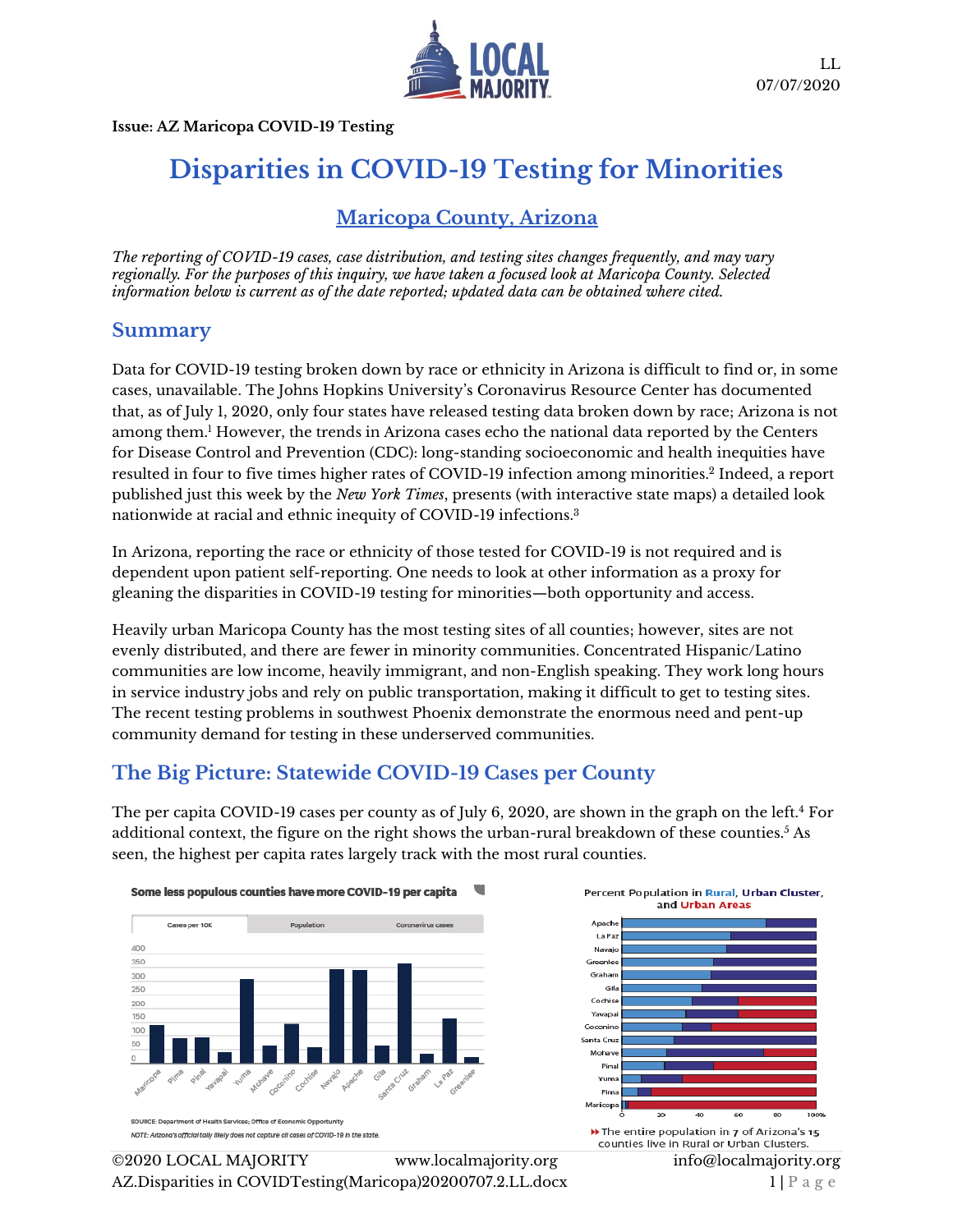

#### **Cases by Zip Code**

The Arizona Department of Health Services (ADHS) maps cases by zip code. If the patient reports no residence, the zip code is attributed to the testing facility address. Data is unavailable for all zip codes where more than 50% of the population is composed of tribal residents; these zip codes are labeled "tribal" and the case count is reported as "suppressed" with the explanation that data is pending tribal approval."6,7 For Native American case counts, the Indian Health Service tracks regional aggregate cases reported by tribal health facilities.<sup>8</sup>

# **Statewide COVID-19 Testing Sites**

As of July 6, 2020, ADHS reports 294 testing sites statewide. <sup>9</sup> The map below provides a dramatic visualization of what the numbers reveal: most of the testing sites are in the two most urban counties, with Maricopa County having the vast majority. Most rural counties have a handful or none at all.

The table below also compares the county minority population with the number of COVID-19 testing sites in that county. The four major minority groups in Arizona are Hispanic/Latino, American Indian/Alaska Native (hereafter referred to as "Native American"), Black/African American, and Asian. Hispanic/Latino represents the largest minority group across nearly all counties, followed by Native American. Native Americans represent the majority in three counties (Apache, Navajo and Coconino Counties). Black/African American and Asian represent less than 5% of the population across all counties.<sup>10</sup>



**COVID-19 Testing Sites**

|                      | County<br>Decreasing Order from Most<br>Urban to most Rural                                                                                                         | Number COVID-<br>19 Testing Sites* | Percentage<br>Minority<br>Population |
|----------------------|---------------------------------------------------------------------------------------------------------------------------------------------------------------------|------------------------------------|--------------------------------------|
|                      | Maricopa                                                                                                                                                            | 196                                | 45.2                                 |
|                      | Pima                                                                                                                                                                | 45                                 | 49.7                                 |
| COLORAL<br>PLATEA    | Yuma                                                                                                                                                                | 10                                 | 71.0                                 |
|                      | Pinal                                                                                                                                                               | 9                                  | 44.6                                 |
|                      | Mohave                                                                                                                                                              | $\overline{2}$                     | 22.4                                 |
|                      | Santa Cruz                                                                                                                                                          | 1                                  | 86.5                                 |
|                      | Coconino                                                                                                                                                            | 4                                  | 45.3                                 |
| An ach<br>lation     | Yavapai                                                                                                                                                             | 17                                 | 19.1                                 |
| <b>Of BS</b><br>enix | Cochise                                                                                                                                                             | $\boldsymbol{0}$                   | 44.3                                 |
| SONORAN              | Gila                                                                                                                                                                | $\boldsymbol{2}$                   | 38.8                                 |
| DESERT               | Graham                                                                                                                                                              | $\boldsymbol{0}$                   | 49.3                                 |
|                      | Greenlee                                                                                                                                                            | $\boldsymbol{0}$                   | 54.7                                 |
|                      | Navajo                                                                                                                                                              | 5                                  | 58.8                                 |
|                      | La Paz                                                                                                                                                              | $\boldsymbol{0}$                   | 48.5                                 |
| VID-19 Testing Sites | Apache                                                                                                                                                              | 4                                  | 82.7                                 |
|                      | Definitions Urban vs. Rural <sup>11</sup> Testing sites current as of 07/06/20 *Total is<br>greater than 294 (here, 302), as it also includes those unattributed by |                                    |                                      |

"county" but were placed by address. Major minorities percentages as of July 1, 2019[. https://www.census.gov/quickfacts/](https://www.census.gov/quickfacts/)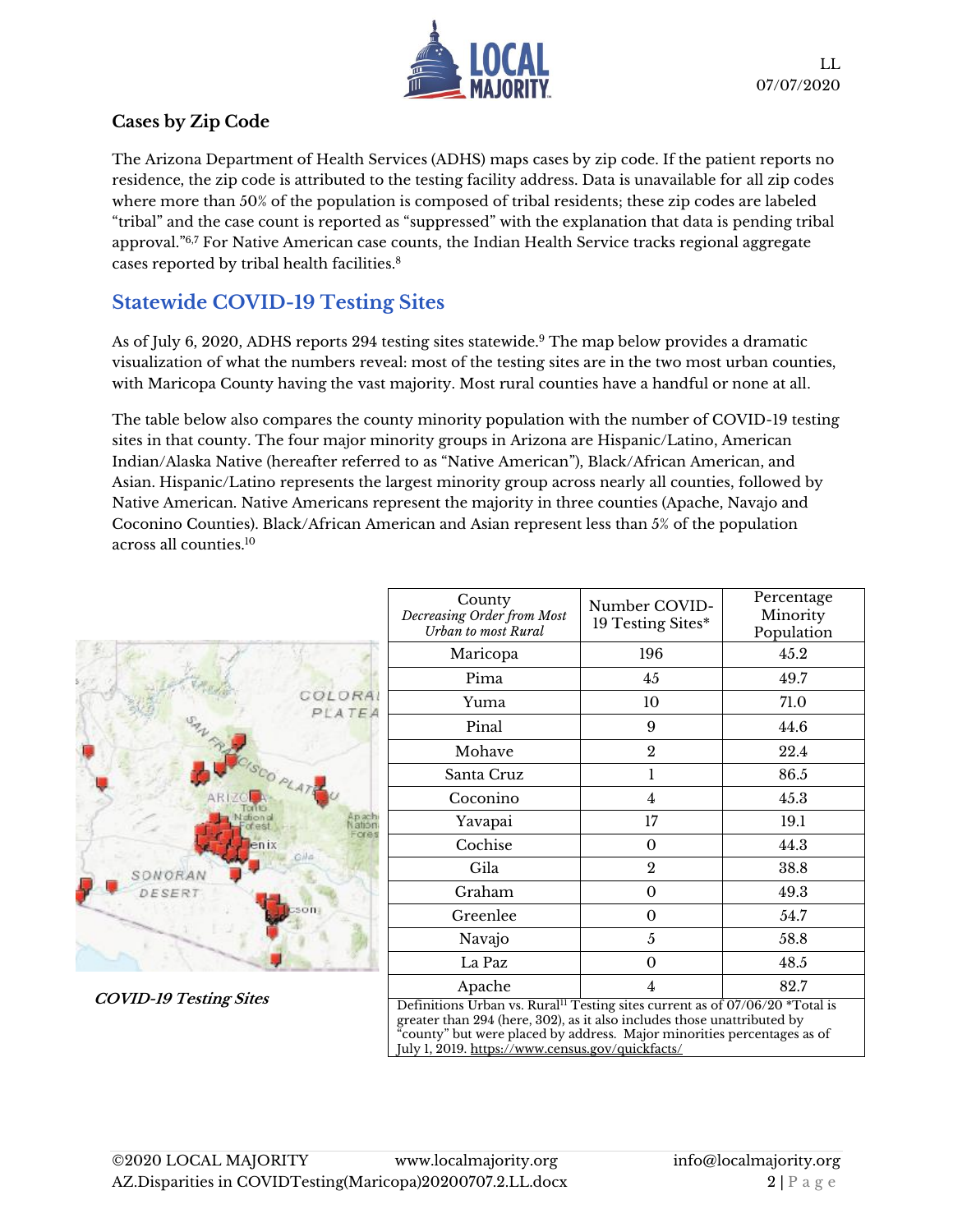

# **Maricopa County**

Race or ethnicity is known for only approximately 44% of confirmed COVID-19 cases. In Maricopa County, 31.4% of the population is Hispanic/Latino, 6.4% is Black/African American, and 2.8% is Native American. As of June 28, 2020, Native Americans have the highest case rates and hospitalizations per 100,000 people in the county; the Black/African American population has next highest. Hispanic/Latino populations have twice the rate of cases as non-Hispanic. Another way to look at this is that Hispanic/Latino represent 50% of cases but are only 31% of the county's population, and Native Americans represent 8% of cases but are only 2% of the county's population.<sup>12</sup> Case rates are also rising faster in minority communities. The figure below shows the rising Hispanic infection rate.<sup>13</sup>





Rates per 100,000 residents

By Justin Price, The Republic Source: Maricopa County Department of Public Health

### **The Southwest Valley**<sup>14</sup>

The southwest Valley of Phoenix includes the communities along the Interstate-10 highway. The south- and west-side communities of Phoenix are heavily minority, low income, and have been historically underserved. The area is home to much of the region's manufacturing and distribution facilities. Most residents here are service industry workers, with many deemed essential workers during the current pandemic. These residents work long hours under conditions that may expose them to risk of infection and need to rely on public transportation.<sup>15</sup>

The region described as "Phoenix (Southwest) Tolleson City PUMA, AZ" is heavily minority with the two main groups being Hispanic (52.8%) and Black/African American (10.3%). Over 54% are non-English speaking and 84% are US citizens. Nearly 25% of residents are foreign-born, mostly from Mexico, followed by the Philippines and Guatemala. Well-over 40% of both the Hispanic and White populations live below the poverty line.<sup>16</sup> The southwest region described as "Maryvale (West) PUMA, AZ" has similar minority demographics. The Maryvale community is more than 75% Hispanic and has among the highest COVID-19 infection rates in Phoenix.<sup>17</sup>

The Maryvale community was much in the news for a "testing blitz" that revealed the pent-up demand for testing. Organized by Equality Health, in partnership with the City of Phoenix and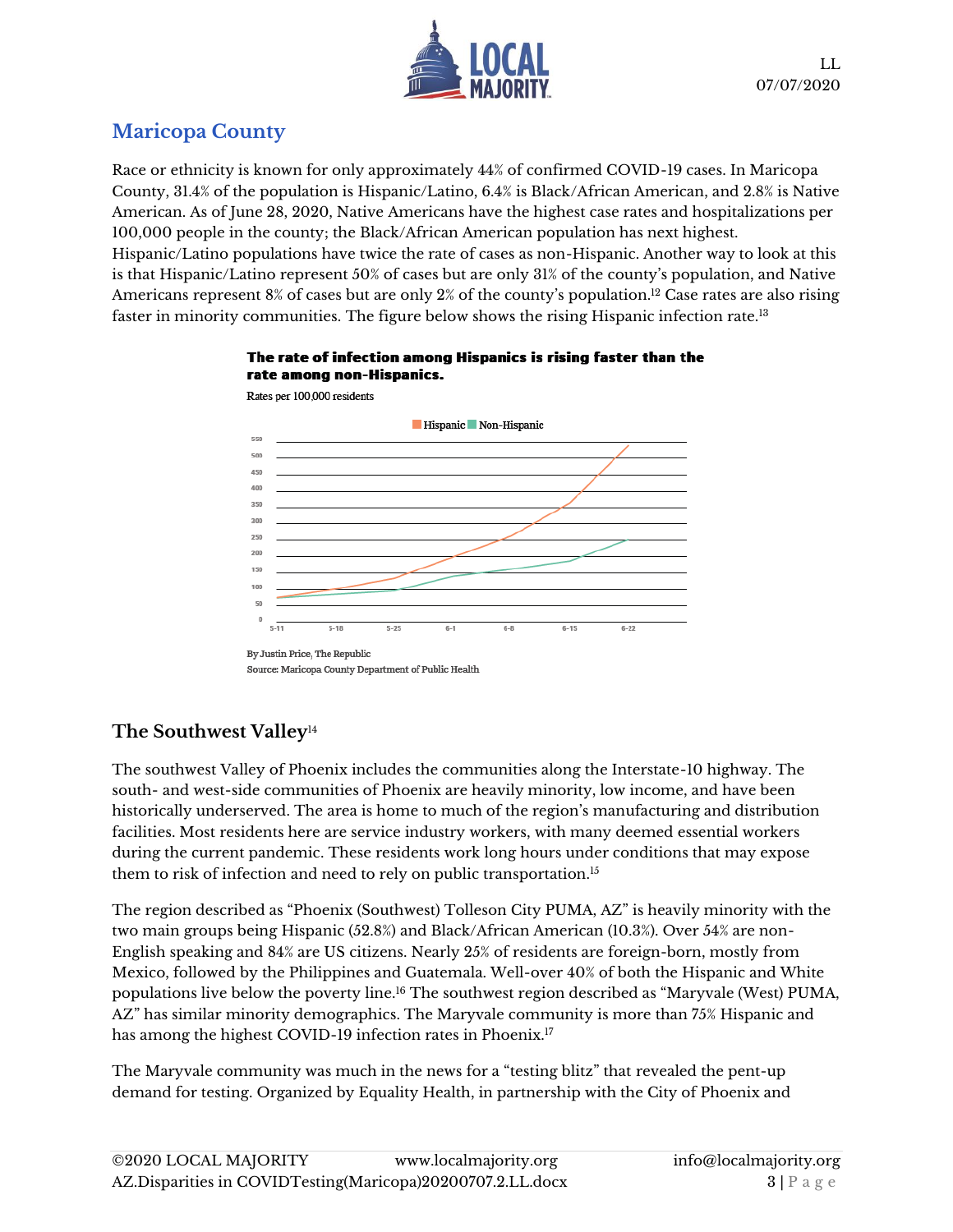

Sonora Quest Laboratories, the testing was held Saturday, June 20, 2020. More than 1,000 people waited in triple-digit heat for the drive-through testing, some waiting up to 13 hours. While most people had appointments, many arrived without one hoping to get tested. The demand and heat overwhelmed test materials and staffing. A second event was quickly scheduled for the following weekend. By Monday evening, more than 1,000 people had scheduled appointments.

Following the widespread outrage over the June 20, 2020 Maryvale testing event, local politicians Sen. Lupe Contreras, Rep. Lorenzo Sierra, and Rep. Diego Espinoza (LD19, Democrats) sent a letter to the Governor's office requesting more support for Equality Health's future testing blitzes.

The growing demand for testing combined with decreasing supplies is leaving local leaders to scramble for materials and testing capacity. Rep. Sierra captures the extreme frustration with the fundamental lack of a federal or statewide strategic approach for COVID-19 testing. He emphasizes that the state needs to anticipate where the testing will be needed most and notes:

"Our essential workers deserve our testing. They're the ones that are the most vulnerable … we owe it to them to have accessible, affordable testing. If we had a comprehensive, strategic plan from the get-go ... we would have been able to get ahead of this. Now we're never going to catch up."<sup>18</sup>

### **Tolleson Meatpacking Plant**

On June 9, 2020, U.S. Secretary of Agriculture Sonny Perdue applauded the "safe reopening" of meat packing facilities nationwide and noted that they are operating at 95% average capacity compared to this time last year. He praised the results of President Trump's April 28, 2020 Executive Order directing the USDA to work with the CDC and the Occupational Safety and Health Administration (OSHA) to enable safe operations, and said,

"I want to thank the patriotic and heroic meatpacking facility workers, the companies and the local authorities for quickly getting their operations back up and running...." 19

The JBS Beef plant is located in Tolleson, Arizona and employs approximately 1,500 people. In May, Mayor Anna Tovar reported that Tolleson City officials have been *unable to get data from JBS* on any employees testing positive. The company has twice declined an offer of help from the state, saying they will work with the City to provide opportunities for employee testing.<sup>20</sup> Mayor Tovar has continued to advocate and to obtain testing for Tolleson and JBS employees, yet the results of that testing are still inaccessible. 21

#### **Summary**

COVID-19 cases in Arizona are surging aggressively.<sup>22</sup> As of early July, cases have reached their highest levels ever for the state, with no indication that the curve is leveling off. As Governor Ducey has admitted, "we can't be under any illusion that the virus is going to go away on its own."<sup>23</sup>

The need for a coordinated strategic state approach to COVID-19 testing is urgent. Data shows that cases are growing disproportionately among minority populations. The heavily minority, poor, and underserved communities in Maricopa County have the greatest challenges for access to testing. Local leaders are scrambling on their own to ensure enough testing sites exist to serve their residents and keep them safe and healthy.